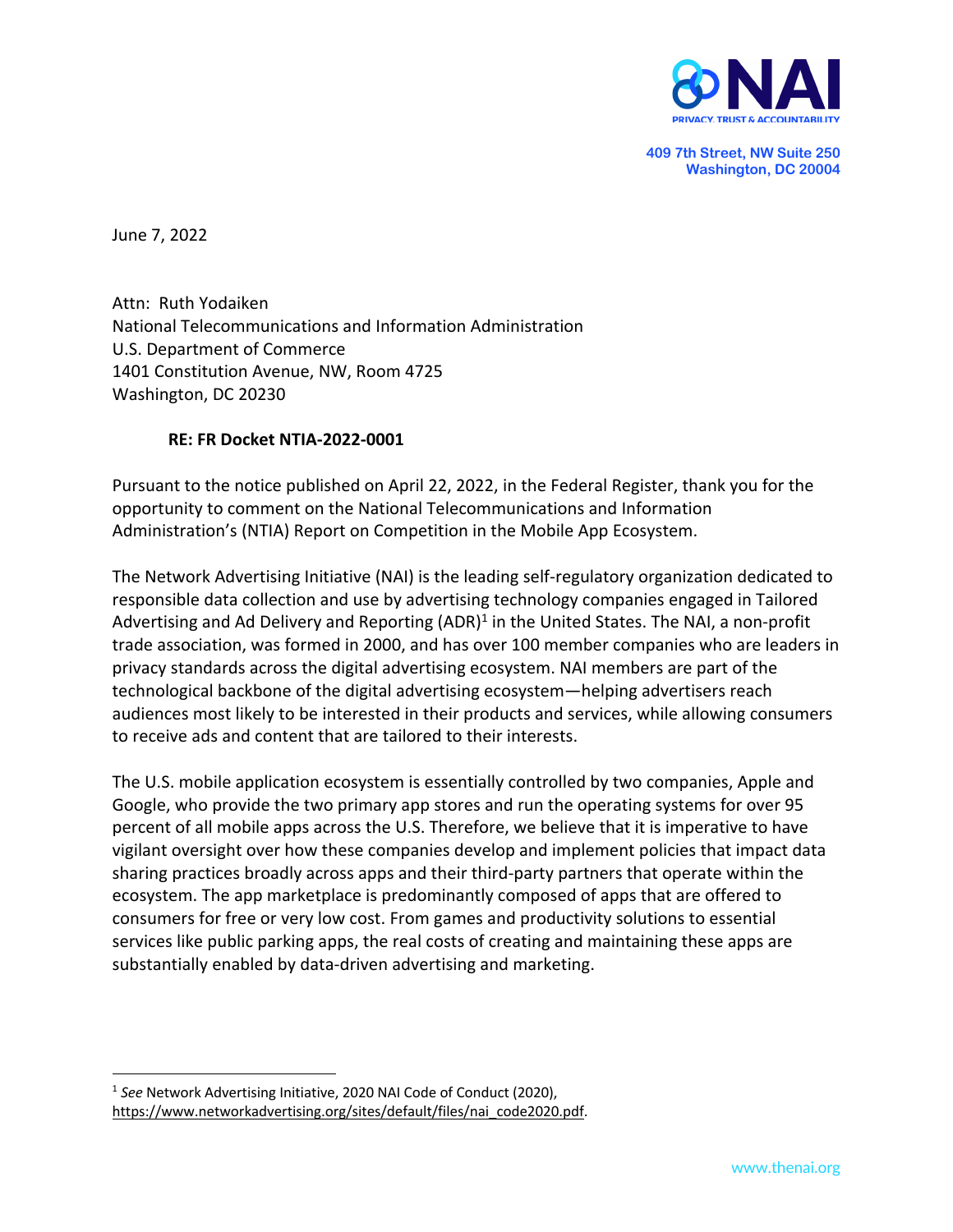The majority of users prefer ad-supported digital content, apps and services.<sup>2</sup> Therefore, an app marketplace or mobile operating system's corresponding policy or business practice that *assumes* advertising, particularly certain data-driven advertising, is uniformly not in the best interest of consumers, fails to contemplate negative market externalities to such consumers, including that less reliance on data-driven advertising is likely to result in an increase in feebased digital content and apps. This is an outcome that would be contrary to many consumers' stated preferences.

The NAI is particularly concerned with aspects of Apple's App Tracking Transparency (ATT) policy, and the corresponding requirements they have implemented across the iOS app marketplace. To be clear, while we are strongly supportive of maximizing transparency and user choice regarding collection of consumer data, it is essential that such policies be crafted fairly to avoid unfairly disadvantaging various market participants, while still promoting privacy benefits for consumers. For instance, in Apple's case, they define the concept of "tracking" so broadly that publishers could be prohibited from collecting user data on their own app if the user does not opt-in to "tracking" for the use of that app through the iOS platform controls, regardless of whether a user has already given that publisher consent for the use of their data for advertising.

Platform policies, like Apple's, could drive wider adoption of fee-based apps, rather than adsupported apps that consumers prefer. That is, if fewer consumers opt-in to the use of data from their apps to support advertising and marketing, app developers will likely be forced to charge consumers for their apps, as well as offer more in-app content, to offset lost advertising revenue. This would create an advantage for Apple's current revenue model.<sup>3</sup> Apple relies less on advertising revenue, and more on generating revenue from user fees, subscriptions and commissions from partners based on fees that apps charge their users directly.4

Google also announced earlier this year that they are seeking to enhance privacy across the Android apps marketplace, replacing their mobile ad ID with "new, more private advertising solutions," and that these solutions will "limit sharing of user data with third parties and

http://www.networkadvertising.org/sites/default/files/press\_release-requiring\_app-by-app\_optin for personalized ads .doc.pdf.

 $<sup>2</sup>$  NAI's 2019 consumer survey revealed that nearly 60% of respondents prefer their online content to be paid for</sup> by advertising, while another question sought feedback from consumers on how much they currently pay for online content and how much they would be willing to pay. Nearly 90% said they are unwilling to pay a significant amount of money to continue receiving apps and online content that they currently receive for free. The survey provided a strong affirmation that the ad-supported content model is ideal for most consumers. See, Blog | NAI.

<sup>&</sup>lt;sup>3</sup> Freund, Leigh. "Requiring App-by-App Opt-in for Personalized Ads Will Confuse Consumers, Harm Developers, and Benefit Apple." Network Advertising Initiative , 23 June 2020,

<sup>4</sup> Strategist, Aparna Growth. "3 Ways Apple Makes Money From The IPhone." MobileAppAaily, MobileAppDaily, 6 May 2019, www.mobileappdaily.com/how-apple-makes-money-fromiphone#:~:text=The%20popularity%20of%20the%20App,made%20through%20the%20App%20Store.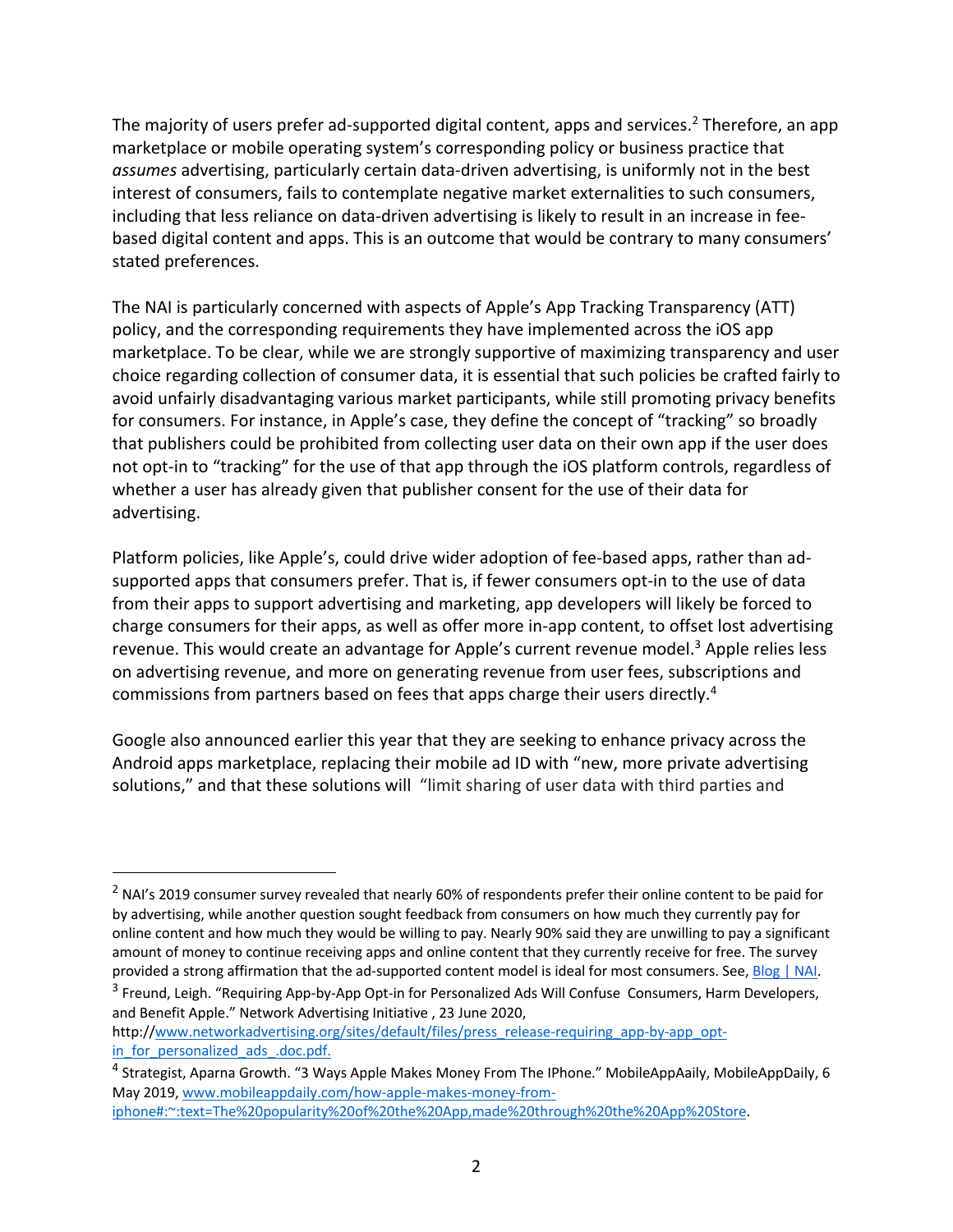operate without cross-app identifiers, including advertising ID."5 The NAI supports Google's stated commitment to work collaboratively across the industry to enhance consumer privacy while also supporting data driven advertising. However, there are many details that are still unknown about their future deployment of new technologies and policies across the Android marketplace. The way in which these technologies and policies are implemented for app developers and their partners could greatly impact the ability of these apps to continue providing data-driven advertising that currently supports a robustly competitive app marketplace.

While we recognize and agree that it is imperative to continually assess the privacy protections across these marketplaces, and for the companies who administer the app stores and establish policies for apps to run across their devices to promote enhance privacy for consumers, we are also concerned that some decisions about data sharing can have adverse impacts on the business models of many companies across the mobile app ecosystem. Considering that a majority of consumers have indicated they prefer ad-supported apps over those that are feebased, any "best intention" assumptions by platforms need to be carefully evaluated.

As identified by our survey referenced above, and additional survey research, consumers have consistently been resistant to subscriptions and content paywalls. In 2019, only 16 percent of Americans paid a subscription for online content. Even among those willing to pay for content, most subscribers are only paying for one subscription. Despite this, in 2019, a full 76 percent of American newspapers established some form of paywall for access to their content.<sup>6</sup> As publishers search for ways to fund themselves, the paywall model, while presenting opportunities for funding some publishers, particularly the larger ones, suggests a future where consumers have access to less digital content, and the marketplace for this content becomes dominated by larger, dominant platforms that can rely on large historical user bases. Additionally, a paywall-based model serves to keep online content away from most consumers; consumers willing to pay subscription fees are substantially wealthier and more highly educated than most Americans.<sup>7</sup> Therefore, decisions by the dominant app platforms striving to limit data collection with the assumption that this limitation is in consumers' best interest, should be evaluated carefully.

Although a consumer may prefer not to participate in data-driven advertising, with all outcomes being equal, it is vital that they be able to make an informed decision, particularly if decisions by dominant technology platforms are likely to promote a shift to a fee-based ecosystem where costs are higher for apps. This is particularly true at a time with substantial inflation, where the price of other goods and services has increased dramatically over the past 12 months.

<sup>5</sup> Introducing the Policy Sandbox on Android. See https://www.blog.google/products/android/introducing-privacysandbox-android/

<sup>6</sup> *See* Laura Hazard Owen, *Even People Who* Like *Paying for News Usually Only Pay for One Subscription*, NIEMAN LABS (June 11, 2019), https://www.niemanlab.org/2019/06/even-people-who-like-paying-for-news-usually-onlypay-for-one-subscription/.

 $<sup>7</sup>$  *Id.*</sup>